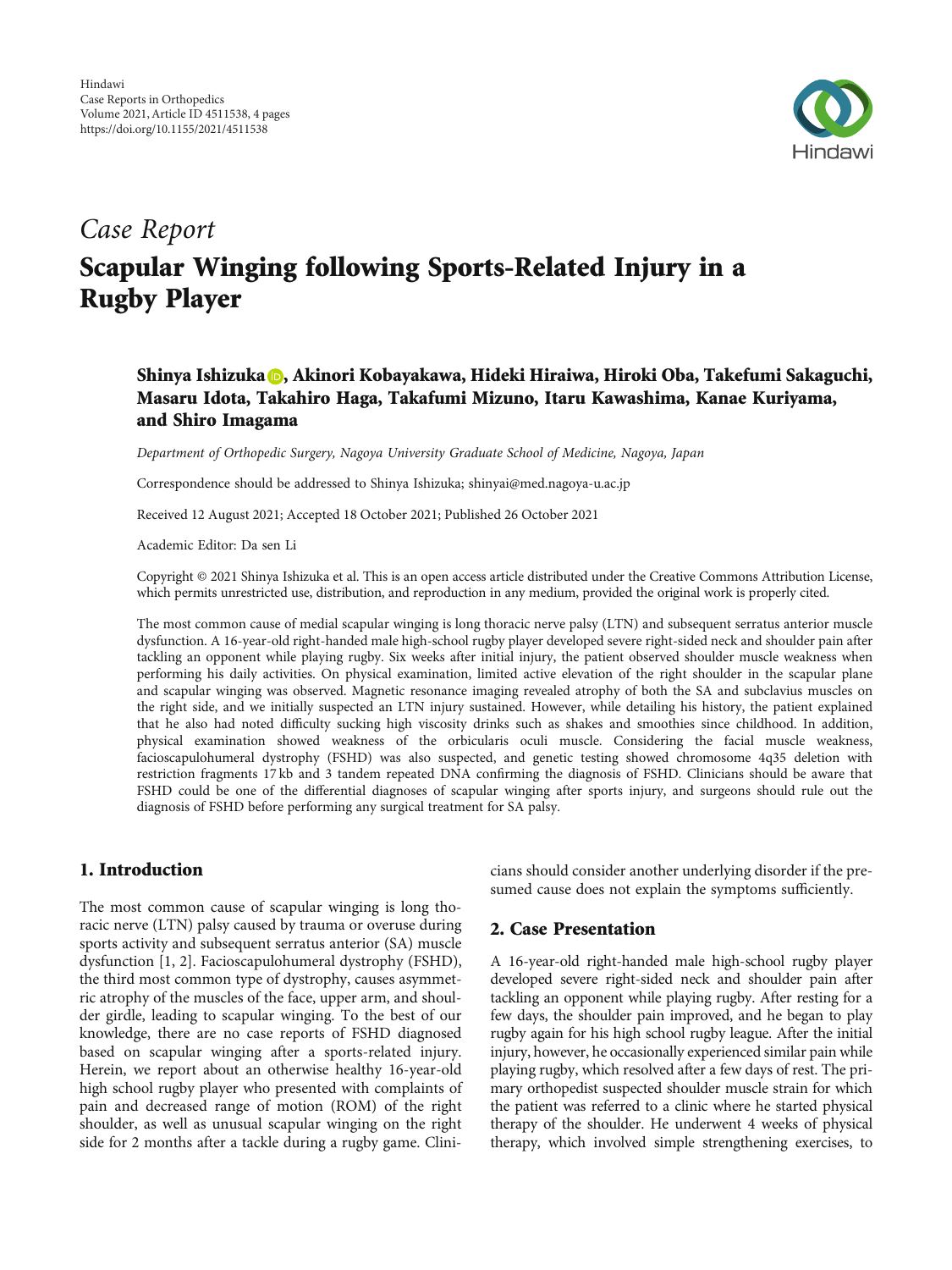

FIGURE 1: Bilateral scapular winging (right > >left) during (a) wall push test and (b) active shoulder flexion. The patient is unable to elevate his right arm to a horizontal level.

restore his ROM and reduce inflammation; not only pain did not improve, but he also now had persistent shoulder pain—initially, he experienced pain only when moving the shoulder. Six weeks after initial injury, the patient observed shoulder muscle weakness when performing his daily activities. When he was referred to our clinic 2 months after the initial injury, his chief complaint was limited shoulder elevation, not pain. He had no known family history and past history. On physical examination, active elevation of the right shoulder in the scapular plane was limited to 50° , whereas the ROM of his left shoulder was normal. Scapular winging produced by the wall push test and active shoulder elevation was observed bilaterally (right > >left) (Figure 1).

The patient's rotator cuff tests and impingement signs were negative in his right shoulder. Manual muscle testing did not show any weakness of the biceps, triceps, or grip strength. Plain radiographs had no abnormal findings. However, magnetic resonance imaging (MRI) revealed atrophy of both the SA and subclavius muscles on the right side, but no significant pathology was observed in the shoulder joint or cervical spine (Figure 2).

Blood test results showed slight elevations of creatine kinase (CK; 870 U/L), alkaline phosphatase (526 U/L), lactate dehydrogenase (LDH; 370 U/L), and aldolase (10.9 U/L). While detailing his history, the patient explained that he also had noted difficulty sucking high viscosity drinks such as shakes and smoothies since childhood. In addition, physical examination showed weakness of the orbicularis oculi muscle. Initially, we suspected neuralgic amyotrophy or an LTN injury sustained when playing rugby. However, considering the facial muscle weakness, FSHD was also suspected, and genetic testing was ordered to confirm the diagnosis before performing invasive examinations such as electromyography (EMG).



Figure 2: *<sup>T</sup>*1-weighted magnetic resonance image showing slight atrophy of the serratus anterior muscle (dotted line) on the right side compared with left side in the axial plane. SSc: subscapularis muscle; IS: infraspinatus muscle; Del: Deltoid muscle.

Although he had no family history of muscular dystrophy, genetic testing performed at an outside laboratory showed chromosome 4q35 deletion with restriction fragments 17 kb and 3 tandem repeated DNA (D4Z4) confirming the diagnosis of FSHD. Since the diagnosis of FSHD, he is being followed up periodically to check for any progress of the muscle weakness or development of FSHD-related complications. The patient was informed that data from the case would be submitted for publication and gave their consent.

#### 3. Discussion

In this report, we describe an unusual case of scapular winging in a young patient after he sustained an injury while playing rugby, which was finally diagnosed as FSHD.

Scapular winging causes discomfort, decreased shoulder strength, and ROM [[2](#page-2-0)]. Scapular winging is divided into two types (medial > lateral) [[3\]](#page-2-0), and our patient had the medial type. Previous studies reported that the main causes for medial scapular winging are SA dysfunction following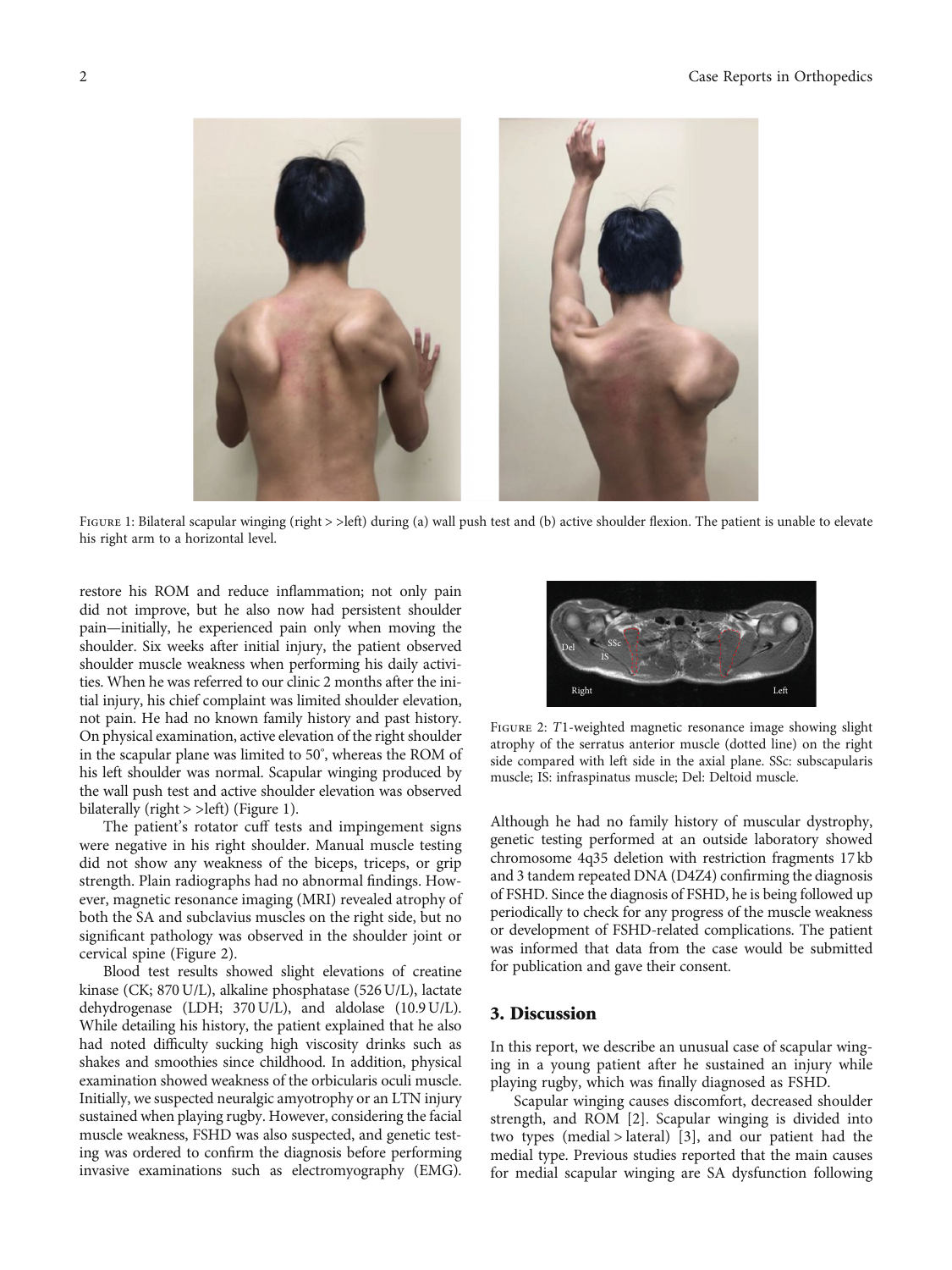<span id="page-2-0"></span>LTN palsy [1, 3] or traumatic SA muscular detachment [4–6]. Other studies have reported that trauma or overuse related to sports activity resulted in 40-90% cases of LTN palsy [7, [8\]](#page-3-0). In addition, most cases of LTN injury involve the dominant side, similar to our patient [\[9](#page-3-0)]. Thus, SA palsy caused by an LTN injury was initially suspected in this case.

FSHD is often cited as the third most common muscular dystrophy characterized by slow progressive asymmetric atrophy of the facial, shoulder, upper arm, and leg muscles [\[10, 11](#page-3-0)]. The primary symptoms are scapular protrusion, shoulder pain owing to scapulothoracic instability, or decrease of shoulder strength and ROM. Patients with FSHD usually notice a gradual progression of these chronic symptoms without any inciting events. The slow progression of the condition sometimes makes it difficult for patients to be aware of their own discomfort. Patients with FSHD primarily consult neurologists, pediatricians, and often orthopedists. Hence, FSHD should be widely understood by orthopedists and orthopedic surgeons.

Unfortunately, the diagnosis is often delayed despite symptoms of chronic pain and disability. To avoid a misdiagnosis of FSHD, specific diagnostic questions that focus on facial weakness could be useful, such as "Are you good at whistling?", "Are you good at smiling?", "Do you feel difficult while drinking shakes?", and "Do you sleep with eyes open?" These symptoms caused by the weakness of facial muscles tend to be observed from the early phase of disease. In our case, since the patient experienced some difficulty in drinking shakes and smoothies, he had been avoiding it from childhood. Although an LTN injury can be confirmed using EMG following a medical interview and general examination, we performed genetic testing before the EMG, because it is invasive and painful for patients. FSHD is confirmed by genetic testing which shows the deletion of tandemly repeated DNA (D4Z4 repeats) in chromosome 4q35. In some cases, slight elevations of CK, LDH, or aldolase are observed in blood testing, though these variables are not helpful for the diagnosis [\[12\]](#page-3-0).

Unfortunately, there is no cure or medical treatment available for FSHD. Most cases of LTN injury recover with conservative management, and recovery can sometimes takes several months to a few years [1, [13](#page-3-0)–[15](#page-3-0)]. If FSHD had been misdiagnosed and treated conservatively as an LTN injury, it would have resulted in delayed diagnosis or gone undiagnosed. Surgical treatment has some disadvantages as well, for patients. There are several surgical options for SA palsy following an LTN injury, such as LTN release [\[16\]](#page-3-0), scapulothoracic arthrodesis, and pectoralis major transfer [2, [17\]](#page-3-0). LTN release has no effect on muscular dystrophy and thus should not be performed for FSDH. The indications of scapulothoracic arthrodesis include both LTN palsy and FSHD [\[18\]](#page-3-0). However, pectoralis major transfer for dynamic stabilization of scapula should be avoided in patients with FSHD, because pectoralis major is one of the affected muscles in FSHD.

In our patient diagnosed with FHSD, the cause of neck and shoulder pain following a traumatic event is unclear. The most disabling dysfunction of FSHD is the lack of fixation of the scapula against the thoracic cage during shoulder flexion and abduction [[9\]](#page-3-0), and in this situation, the other

muscles stabilizing the scapula, including the trapezius, rhomboids, and levator scapulae, would only partially compensate for the SA function. We speculate that excessive force to these muscles while playing rugby caused muscle strain and pain. In fact, the painful sites corresponded to the locations of these muscles.

To the best of our knowledge, this is the first case report of FSHD with unusual scapular winging and limited shoulder ROM after a traumatic event. Physiotherapists, orthopedists, and orthopedic surgeons should be aware that FSHD could be one of the differential diagnoses of scapular winging after sports injury, and surgeons should rule out the diagnosis of FSHD before performing any surgical treatment for SA palsy.

#### Data Availability

The data that support the findings of this study are available from the corresponding author, [author initials], upon reasonable request.

#### Ethical Approval

This article does not contain any studies with human participants or animals performed by any of the authors.

#### Consent

Informed consent was obtained from the patient included in this study.

#### Conflicts of Interest

The authors declare that they have no conflict of interest.

#### References

- [1] M. Vastamaki, L. Ristolainen, H. Vastamaki, and V. Pikkarainen, "Isolated serratus palsy etiology influences its long-term outcome," Journal of Shoulder and Elbow Surgery, vol. 26, no. 11, pp. 1964–1969, 2017.
- [2] S. Lee, D. D. Savin, N. R. Shah, D. Bronsnick, and B. Goldberg, "Scapular winging: evaluation and Treatment,"Journal of Bone and Joint Surgery, vol. 97, no. 20, pp. 1708–1716, 2015.
- [3] J. T. Didesch and P. Tang, "Anatomy, etiology, and management of scapular winging," The Journal of Hand Surgery, vol. 44, no. 4, pp. 321–330, 2019.
- [4] K. M. Gaffney, "Avulsion injury of the serratus Anterior," Clinical Journal of Sport Medicine, vol. 7, no. 2, pp. 134–136, 1997.
- [5] K. Otoshi, Y. Itoh, A. Tsujino, M. Hasegawa, and S. Kikuchi, "Avulsion injury of the serratus anterior muscle in a highschool underhand pitcher: a case report," Journal of Shoulder and Elbow Surgery, vol. 16, no. 6, pp. e45–e47, 2007.
- [6] J. B. Carr 2nd, Q. E. John, E. Rajadhyaksha, E. W. Carson, and K. L. Turney, "Traumatic avulsion of the serratus anterior muscle in a collegiate rower: a case report," Sports health, vol. 9, no. 1, pp. 80–83, 2017.
- [7] J. T. Johnson and H. O. Kendall, "Isolated paralysis of the serratus anterior muscle," The Journal of Bone & Joint Surgery, vol. 37, no. 3, pp. 567–574, 1955.